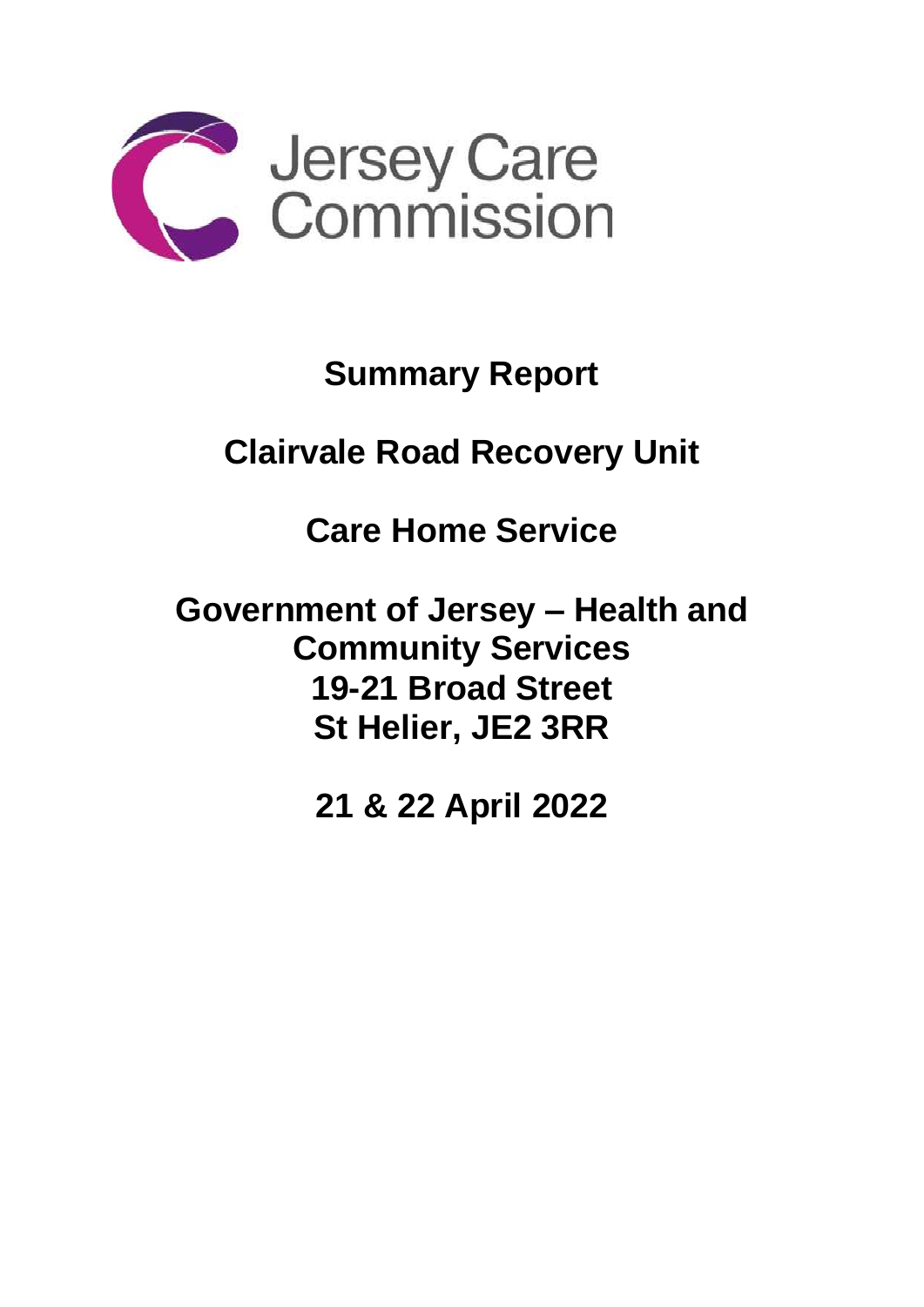## **SUMMARY OF INSPECTION FINDINGS**

The following is a summary of what we found during this inspection. Further information about our findings is contained in the main body of this report.

The inspection was unannounced on the first day and pre-arranged for the second. The home environment was found in reasonable order. It was noted that a schedule of works for redecoration of communal areas was in progress. On arrival, care receivers were being appropriately supported by two staff members present in the home at the time. Three care receivers were available to meet with the Regulation Officer during the two visits. Feedback from care receivers was positive and there was the opportunity to speak with the staff team which elicited helpful information about how the home supports care receivers.

The opportunity was also taken to explore with the Registered Manager the ways of working, staffing levels and the culture of care that is promoted within the service, to promote the wellbeing of care receivers. The Regulation Officer noted the positive support which the Registered Manager reported that they received from their line management, particularly in respect of how the service could further develop in supporting care receivers in line with recovery approaches.

Ways of working which consider individuals' care needs and any challenges that may arise to meet these needs was also discussed during the inspection. Reference to incidents which had been brought to the attention of the Commission in recent months, provided good evidence that there are safe systems incorporated into how the home supports care receivers with a range of needs.

There were positive interactions and a relaxed demeanour of care receivers when engaging with staff on duty. Care receivers and staff who spoke with the Regulation Officer, confirmed they had good opportunity to engage freely with the Registered Manager if they wished and that they were regularly available.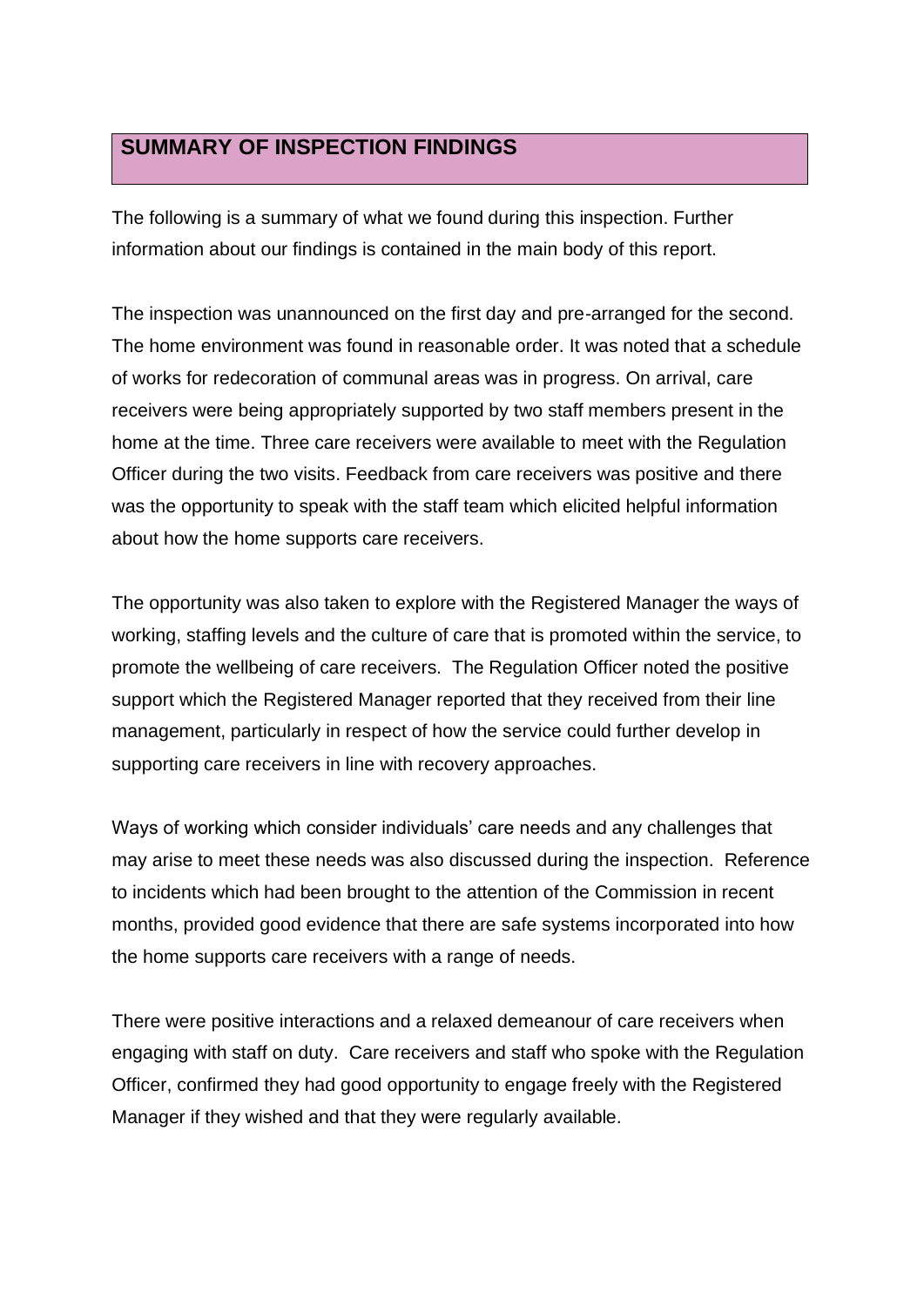Following the inspection, the Registered Manager was informed of five areas for improvement, which were identified alongside various areas of good practice. Improvements related to the care planning process, how induction of new staff is documented, records around fire safety, attention required for medication management policy and the requirement of risk assessments for specific aspects of safety of the building.

## **IMPROVEMENT PLAN**

There were five areas for improvement identified during this inspection. The table below is the registered Provider's response to the inspection findings.

| Area for Improvement 1                 | The Registered Provider must ensure that care plans<br>are systematically reviewed with a clear audit trail                                                                                                                                                                                                                                                                                                                                                                                                                                                                                       |
|----------------------------------------|---------------------------------------------------------------------------------------------------------------------------------------------------------------------------------------------------------------------------------------------------------------------------------------------------------------------------------------------------------------------------------------------------------------------------------------------------------------------------------------------------------------------------------------------------------------------------------------------------|
| <b>Ref:</b> Standard 2.4, 2.5,         | demonstrating this is undertaken routinely.                                                                                                                                                                                                                                                                                                                                                                                                                                                                                                                                                       |
| 2.6, 2.7, 6.5                          | Consideration as to how this is best achieved within                                                                                                                                                                                                                                                                                                                                                                                                                                                                                                                                              |
|                                        | the recovery-focussed approach and collaboratively                                                                                                                                                                                                                                                                                                                                                                                                                                                                                                                                                |
| To be completed by:                    | with others is also required.                                                                                                                                                                                                                                                                                                                                                                                                                                                                                                                                                                     |
| within 2 months of<br>inspection date. | Response by registered provider:                                                                                                                                                                                                                                                                                                                                                                                                                                                                                                                                                                  |
|                                        | Each resident has now been allocated and<br>informed of their two key workers. Recovery<br>based care plans will be produced by the<br>keyworkers with resident involvement, overseen<br>by Registered Manager by 22 <sup>nd</sup> June 2022. Each<br>resident currently has a weekly activity planner<br>uploaded to the Care Partner system which will<br>work in conjunction with the care plan. These are<br>reviewed with the clients on a specific week day<br>and an evaluation is written up. Care plans to be<br>reviewed every 3 months unless<br>changes/concerns require this sooner. |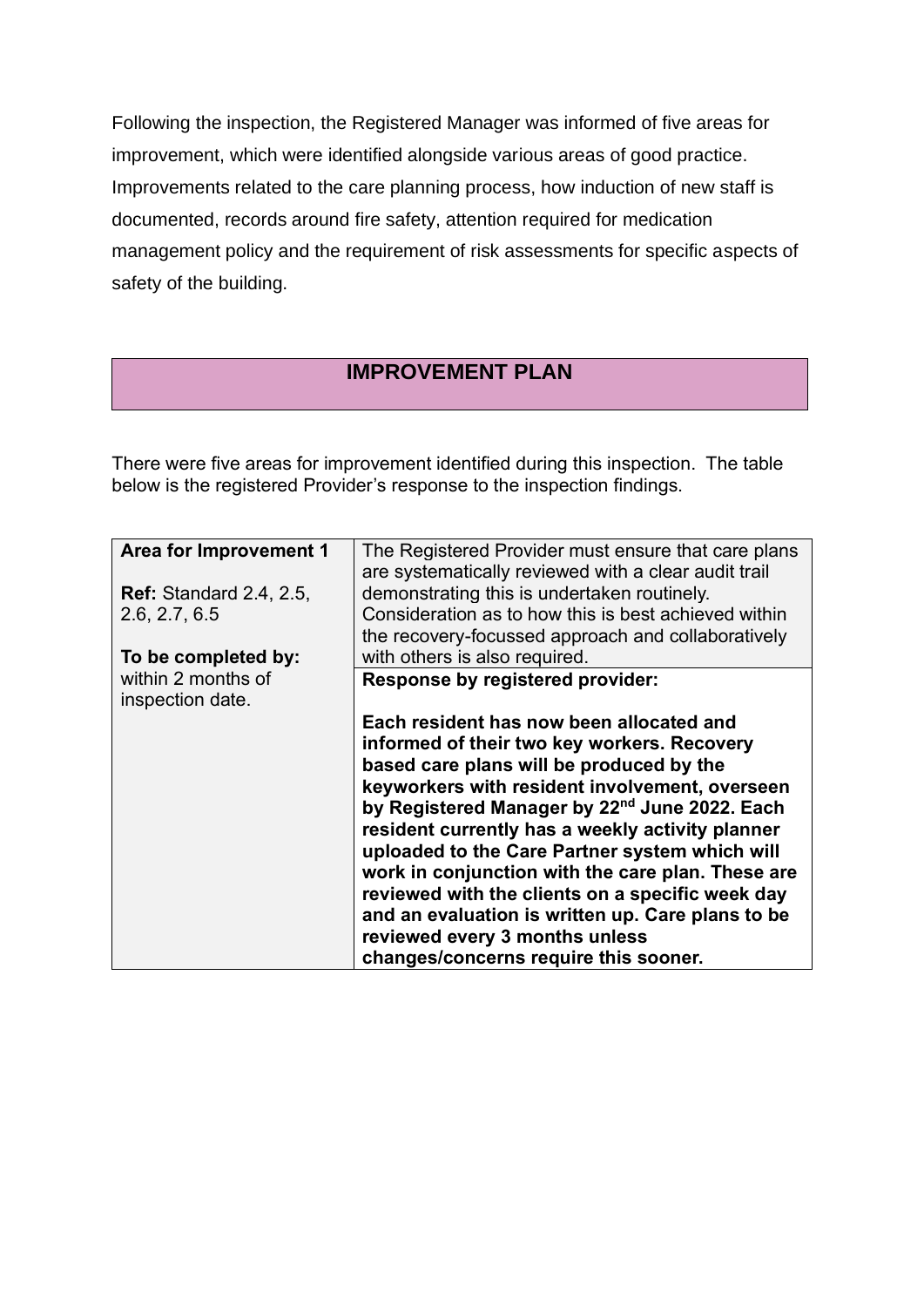| Area for Improvement 2<br><b>Ref: Standard 3.10</b>           | The Registered Provider must ensure that<br>comprehensive induction of any new staff recorded<br>for reference                                                                                                                                                                                                                                               |
|---------------------------------------------------------------|--------------------------------------------------------------------------------------------------------------------------------------------------------------------------------------------------------------------------------------------------------------------------------------------------------------------------------------------------------------|
| To be completed by:<br>within 2 months of<br>inspection date. | <b>Response by registered provider:</b><br>Registered Manager currently creating an<br>induction pack for new starters that includes<br>evacuation procedures, mandatory/induction<br>training required, equipment needed, set up of<br>States of Jersey profile etc. This will be signed<br>and dated by Employee and Registered Manager<br>when completed. |

| Area for Improvement 3<br><b>Ref:</b> Standard 4.2 | The Registered Provider must ensure that relevant<br>documentation concerning fire safety training is<br>recorded in the fire logbook and as scheduled in this<br>document.                                                    |
|----------------------------------------------------|--------------------------------------------------------------------------------------------------------------------------------------------------------------------------------------------------------------------------------|
| To be completed by:<br>with immediate effect       | <b>Response by registered provider:</b>                                                                                                                                                                                        |
|                                                    | Fire Warden has recently completed a 1:1<br>session with health and safety compliance<br>officer. Registered Manager and Fire Warden are<br>now aware of documentation and how to record<br>and will ensure this is completed. |

| Area for Improvement 4<br><b>Ref: Standard 4.7, 5.2, 6.7</b>  | Revision/composition of medication management<br>policy and associated procedures should be<br>undertaken                                                                                                     |
|---------------------------------------------------------------|---------------------------------------------------------------------------------------------------------------------------------------------------------------------------------------------------------------|
| To be completed by:<br>within 2 months of<br>inspection date. | Response by registered provider:<br>Registered Manager arranged a meeting with SL<br>(Pharmacist) on 1 <sup>st</sup> June 2022 to discuss policy<br>and procedures regarding medications in the<br>care home. |